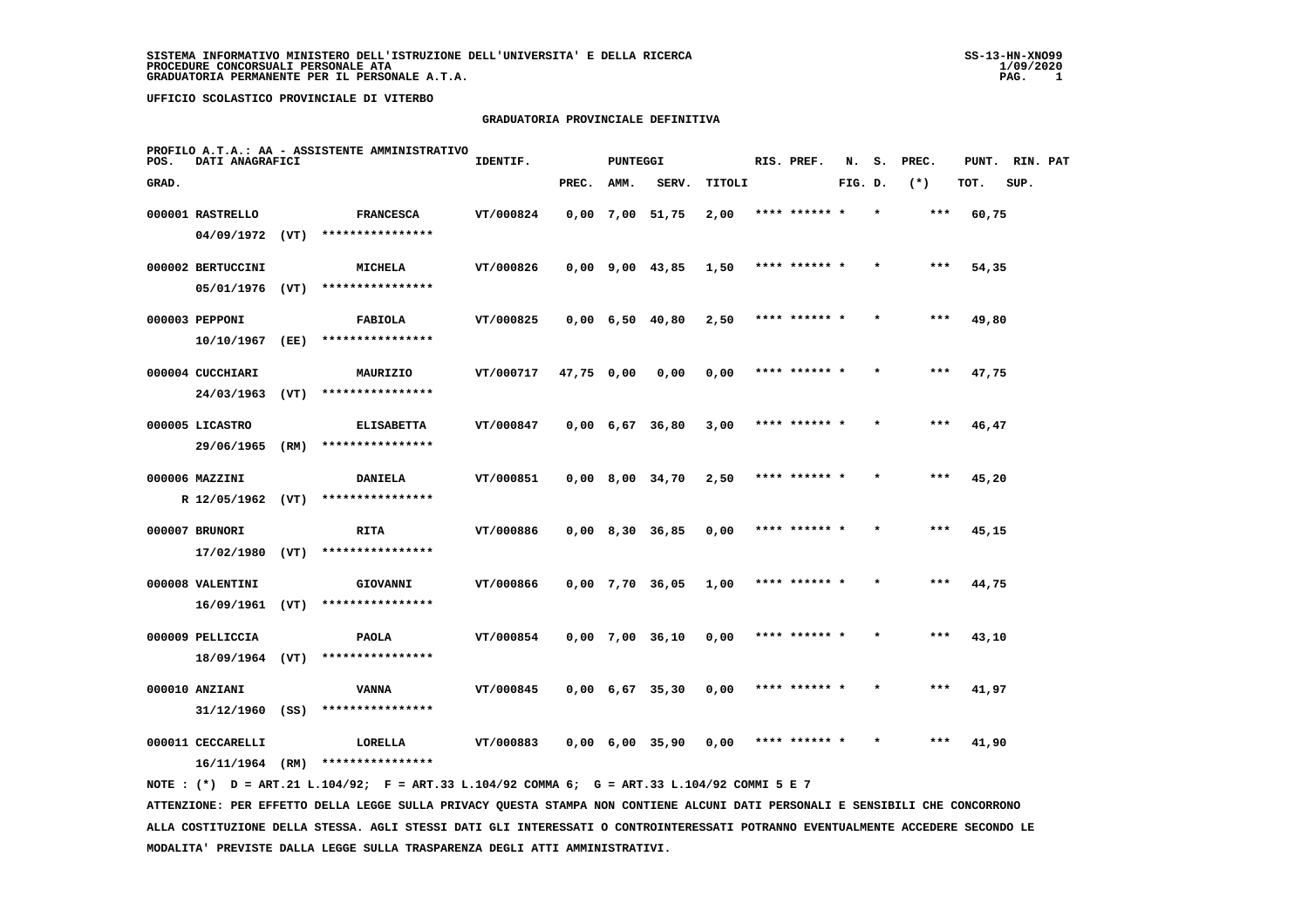# **GRADUATORIA PROVINCIALE DEFINITIVA**

| POS.              | DATI ANAGRAFICI |      | PROFILO A.T.A.: AA - ASSISTENTE AMMINISTRATIVO                                                                                  | IDENTIF.  |       | PUNTEGGI |                   |        | RIS. PREF.    | N.      |         | S. PREC. | PUNT. RIN. PAT |      |  |
|-------------------|-----------------|------|---------------------------------------------------------------------------------------------------------------------------------|-----------|-------|----------|-------------------|--------|---------------|---------|---------|----------|----------------|------|--|
| GRAD.             |                 |      |                                                                                                                                 |           | PREC. | AMM.     | SERV.             | TITOLI |               | FIG. D. |         | $(*)$    | TOT.           | SUP. |  |
| 000012 PECORELLI  |                 |      | ALESSANDRA                                                                                                                      | VT/000858 |       |          | 0,00 10,00 18,30  | 4,50   | **** ****** * |         | $\star$ | ***      | 32,80          |      |  |
|                   | 27/10/1986      | (TR) | ****************                                                                                                                |           |       |          |                   |        |               |         |         |          |                |      |  |
| 000013 PETRELLA   |                 |      | <b>SONIA</b>                                                                                                                    | VT/000862 |       |          | $0,00$ 9,33 20,80 | 2,50   | **** ****** * |         | $\star$ | $***$    | 32,63          |      |  |
|                   | 10/07/1979      | (CT) | ****************                                                                                                                |           |       |          |                   |        |               |         |         |          |                |      |  |
| 000014 MONTANARO  |                 |      | MARIA GIOVANNA                                                                                                                  | VT/000856 |       |          | 0,00 10,00 16,00  | 4,50   | **** ****** * |         | $\star$ | $***$    | 30,50          |      |  |
|                   | 29/05/1975      | (CE) | ****************                                                                                                                |           |       |          |                   |        |               |         |         |          |                |      |  |
| 000015 TORTORELLI |                 |      | <b>PASOUALINA</b>                                                                                                               | VT/000887 |       |          | $0.00$ 7.67 12.00 | 2,50   | **** ****** * |         | $\star$ | ***      | 22,17          |      |  |
|                   | 28/11/1978 (CE) |      | ****************                                                                                                                |           |       |          |                   |        |               |         |         |          |                |      |  |
|                   |                 |      | NOTE: (*) D = ART.21 L.104/92; F = ART.33 L.104/92 COMMA 6; G = ART.33 L.104/92 COMMI 5 E 7                                     |           |       |          |                   |        |               |         |         |          |                |      |  |
|                   |                 |      | ATTENZIONE: PER EFFETTO DELLA LEGGE SULLA PRIVACY QUESTA STAMPA NON CONTIENE ALCUNI DATI PERSONALI E SENSIBILI CHE CONCORRONO   |           |       |          |                   |        |               |         |         |          |                |      |  |
|                   |                 |      | ALLA COSTITUZIONE DELLA STESSA. AGLI STESSI DATI GLI INTERESSATI O CONTROINTERESSATI POTRANNO EVENTUALMENTE ACCEDERE SECONDO LE |           |       |          |                   |        |               |         |         |          |                |      |  |
|                   |                 |      | MODALITA' PREVISTE DALLA LEGGE SULLA TRASPARENZA DEGLI ATTI AMMINISTRATIVI.                                                     |           |       |          |                   |        |               |         |         |          |                |      |  |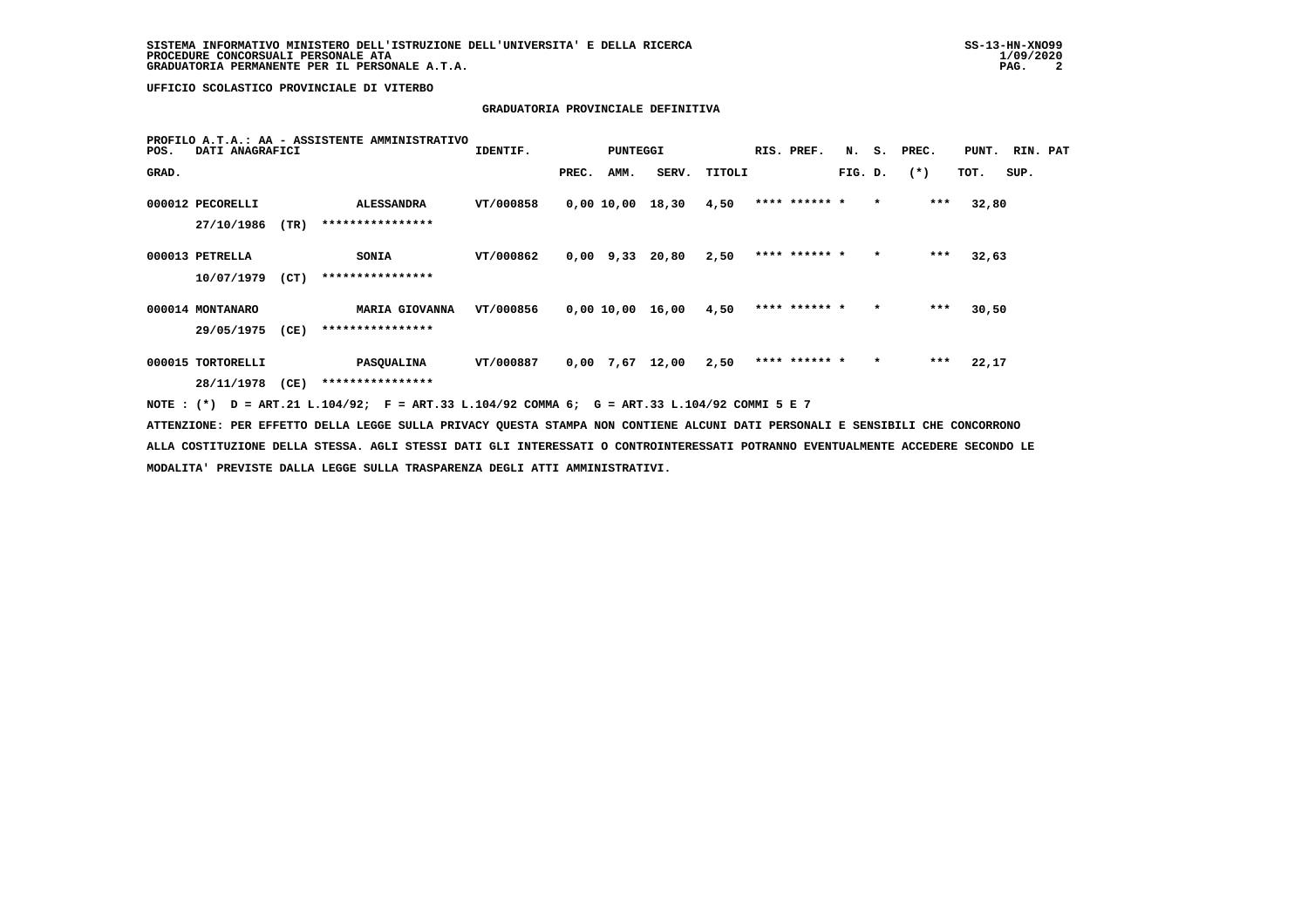## **GRADUATORIA PROVINCIALE DEFINITIVA**

| POS.         | DATI ANAGRAFICI  |      | PROFILO A.T.A.: AT - ASSISTENTE TECNICO                                                                                       | IDENTIF.                                      |       | PUNTEGGI |                               |        | RIS. PREF.      |              |         | N. S. PREC. | PUNT. | RIN. PAT |   |
|--------------|------------------|------|-------------------------------------------------------------------------------------------------------------------------------|-----------------------------------------------|-------|----------|-------------------------------|--------|-----------------|--------------|---------|-------------|-------|----------|---|
| GRAD.        |                  |      |                                                                                                                               |                                               | PREC. | AMM.     | SERV.                         | TITOLI |                 | FIG. D.      |         | $(*)$       | тот.  | SUP.     |   |
|              | 000001 D'ALESSIO |      | <b>MARTA</b>                                                                                                                  | VT/000823                                     |       |          | $0,0010,0017,001,80*********$ |        |                 |              |         | ***         | 28,80 |          |   |
|              | 14/11/1986       | (VT) | ****************                                                                                                              | AREE DI LABORATORIO POSSEDUTE: AR23 AR28 AR38 |       |          |                               |        |                 |              |         |             |       |          |   |
|              | 000002 MANCINI   |      | <b>EGLE</b>                                                                                                                   | VT/000820                                     |       |          | 0,00 0,00 5,50 0,00           |        | **** ****** * * |              |         | ***         | 28,00 |          |   |
|              | 10/10/1984       | (RM) | ****************                                                                                                              | AREE DI LABORATORIO POSSEDUTE: AR29 AR32 AR36 |       |          |                               |        |                 |              |         |             |       |          |   |
|              | 000003 SAVERI    |      | <b>MARA</b>                                                                                                                   | VT/000855                                     |       |          | 0,00 9,50 16,50 1,80          |        | **** ****** *   |              | $\star$ | ***         | 27,80 |          |   |
|              | 12/05/1985       | (RM) | ****************                                                                                                              | AREE DI LABORATORIO POSSEDUTE: AR02 AR08      |       |          |                               |        |                 |              |         |             |       |          |   |
| 000004 PESCI |                  |      | <b>MARCO</b>                                                                                                                  | VT/000839                                     |       |          | $0.00$ 9.00 14.65 3.80        |        | **** ****** *   |              | $\star$ | ***         | 27,45 |          | D |
|              | 04/08/1973       | (VT) | ****************                                                                                                              | AREE DI LABORATORIO POSSEDUTE: AR01 AR08      |       |          |                               |        |                 |              |         |             |       |          |   |
|              | 000005 RISPOLI   |      | <b>FABIO</b>                                                                                                                  | VT/000919 19,27 6,00 0,00 0,00                |       |          |                               |        | **** ****** *   | $\mathbf{r}$ |         | ***         | 25,27 |          |   |
|              | 03/05/1965       | (RM) | **************** AREE DI LABORATORIO POSSEDUTE: AR02 AR08                                                                     |                                               |       |          |                               |        |                 |              |         |             |       |          |   |
|              |                  |      | NOTE: (*) D = ART.21 L.104/92; F = ART.33 L.104/92 COMMA 6; G = ART.33 L.104/92 COMMI 5 E 7                                   |                                               |       |          |                               |        |                 |              |         |             |       |          |   |
|              |                  |      | ATTENZIONE: PER EFFETTO DELLA LEGGE SULLA PRIVACY QUESTA STAMPA NON CONTIENE ALCUNI DATI PERSONALI E SENSIBILI CHE CONCORRONO |                                               |       |          |                               |        |                 |              |         |             |       |          |   |

 **ALLA COSTITUZIONE DELLA STESSA. AGLI STESSI DATI GLI INTERESSATI O CONTROINTERESSATI POTRANNO EVENTUALMENTE ACCEDERE SECONDO LE MODALITA' PREVISTE DALLA LEGGE SULLA TRASPARENZA DEGLI ATTI AMMINISTRATIVI.**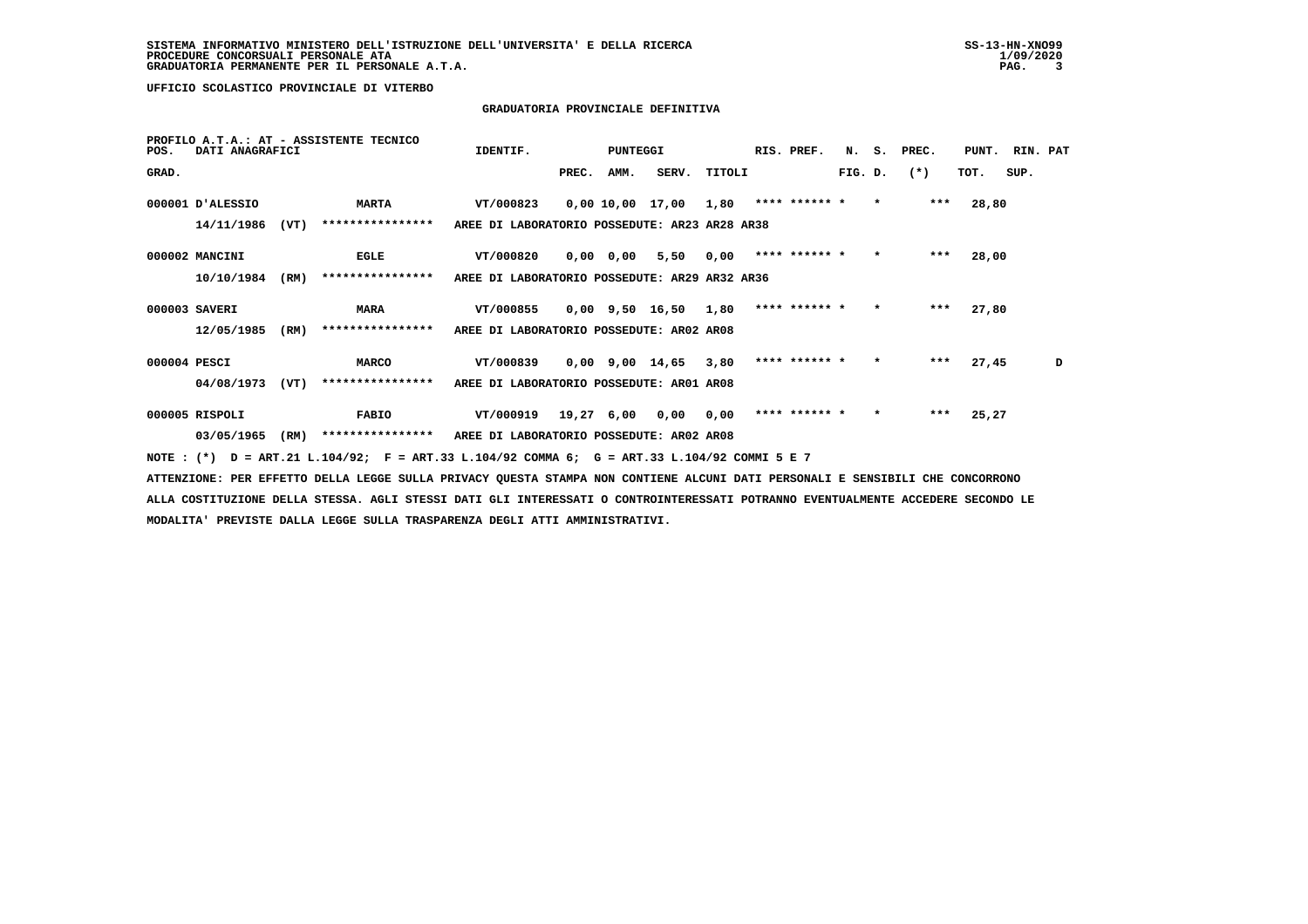**GRADUATORIA PROVINCIALE DEFINITIVA**

 **PROFILO A.T.A.: CO - CUOCO**

 **NON CI SONO ASPIRANTI DA STAMPARE**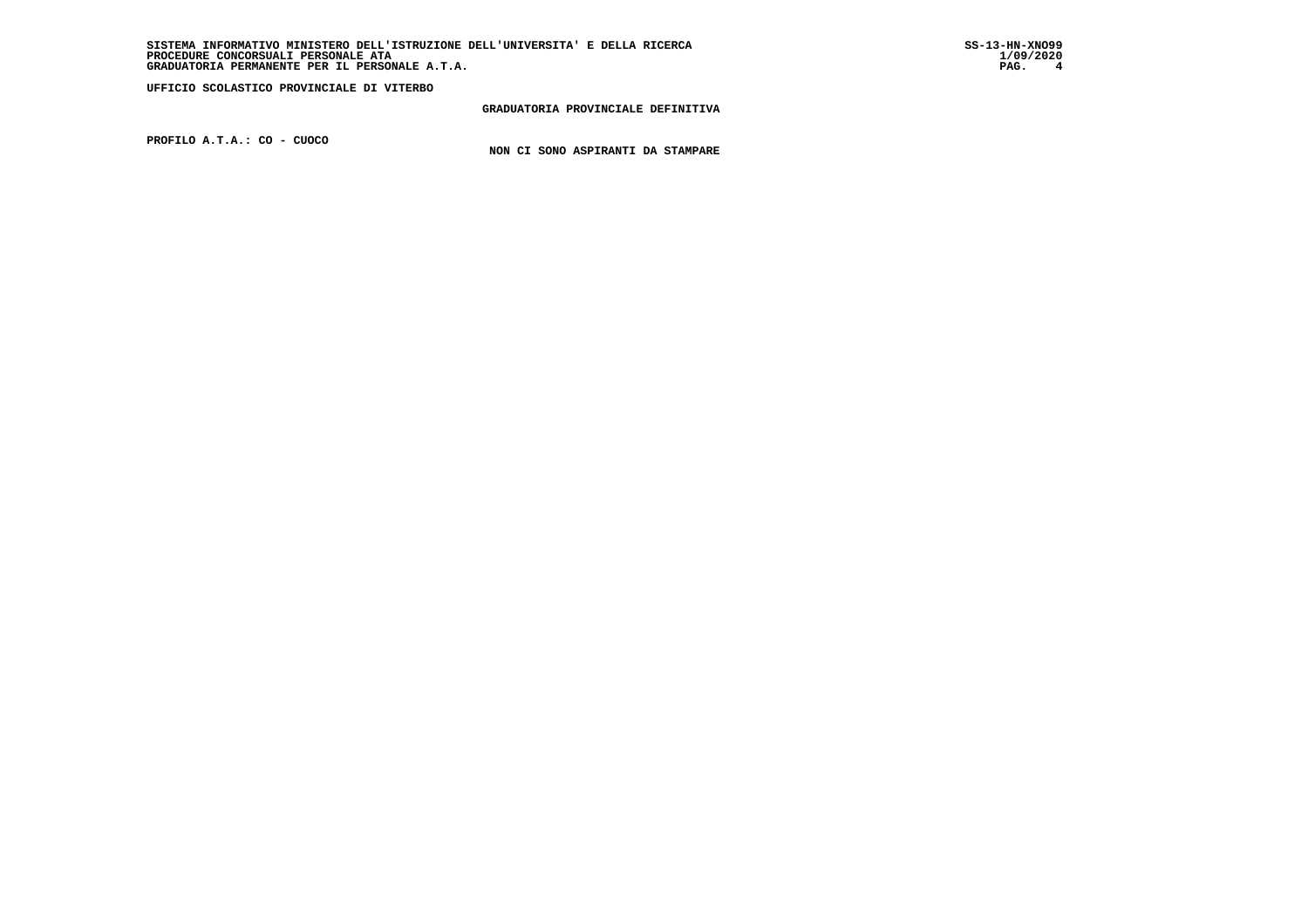## **GRADUATORIA PROVINCIALE DEFINITIVA**

 **PROFILO A.T.A.: CR - COLLABORATORE SCOLASTICO TECNICO (ADDETTO AZIENDE AGRARIE) NON CI SONO ASPIRANTI DA STAMPARE**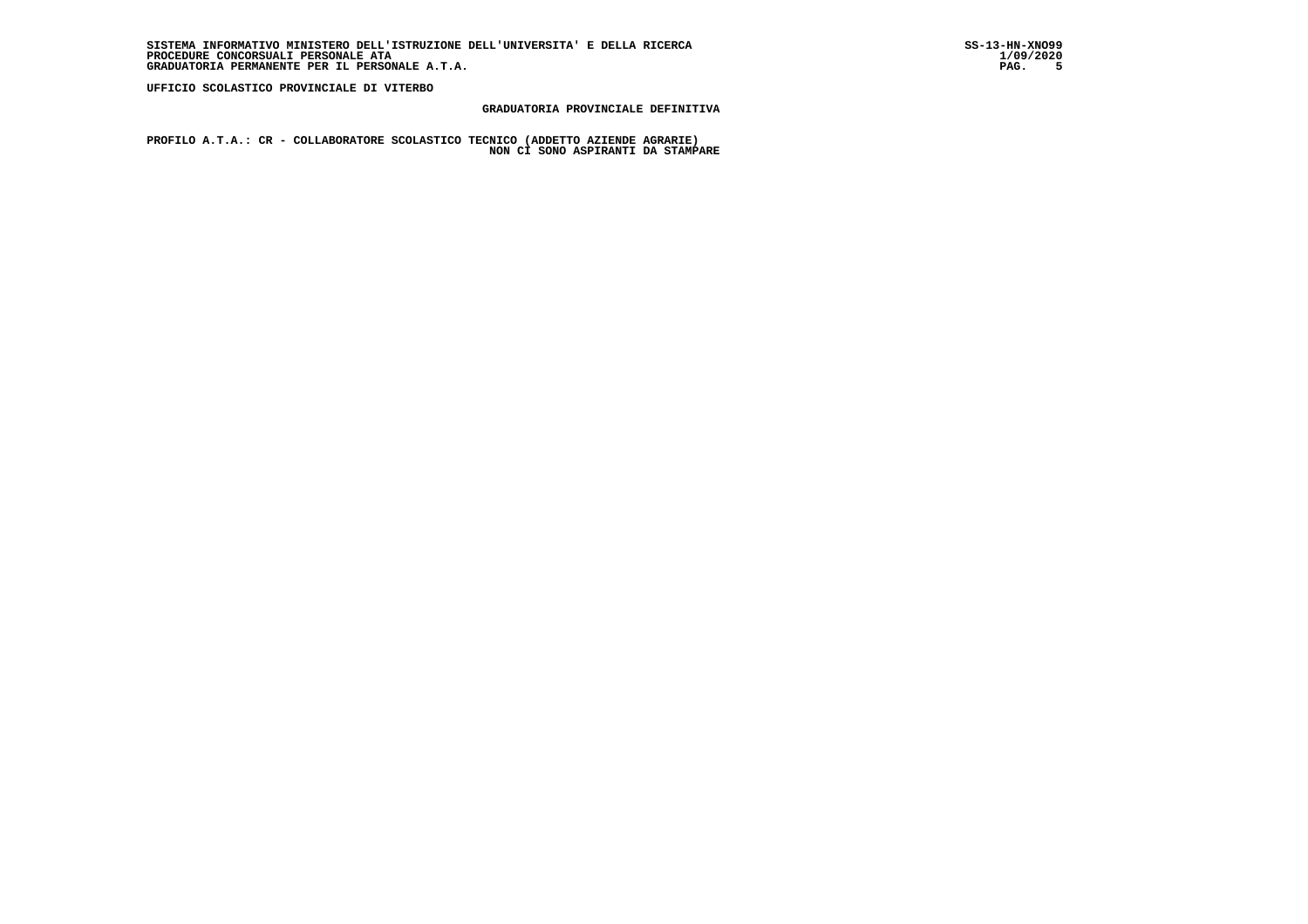## **GRADUATORIA PROVINCIALE DEFINITIVA**

| POS.         | DATI ANAGRAFICI               |      | PROFILO A.T.A.: CS - COLLABORATORE SCOLASTICO | IDENTIF.  |              | <b>PUNTEGGI</b> |       |        | RIS. PREF.    | N.      | s.      | PREC. | PUNT. | RIN. PAT |  |
|--------------|-------------------------------|------|-----------------------------------------------|-----------|--------------|-----------------|-------|--------|---------------|---------|---------|-------|-------|----------|--|
| GRAD.        |                               |      |                                               |           | PREC.        | AMM.            | SERV. | TITOLI |               | FIG. D. |         | $(*)$ | TOT.  | SUP.     |  |
|              | 000001 FAZZARI                |      | <b>DONATELLA</b>                              | VT/000213 | $32,50$ 0,00 |                 | 0,00  | 0,00   | **** ****** * |         | $\star$ | $***$ | 32,50 |          |  |
|              | 04/01/1961 (RC)               |      | ****************                              |           |              |                 |       |        |               |         |         |       |       |          |  |
|              | 000002 CAPPUCCINI             |      | ANNA RITA                                     | VT/000349 | $31,83$ 0,00 |                 | 0,00  | 0,00   | **** ****** * |         |         | $***$ | 31,83 |          |  |
|              | $30/12/1977$ (VT)             |      | ****************                              |           |              |                 |       |        |               |         |         |       |       |          |  |
| 000003 IDINI |                               |      | <b>ROBERTO</b>                                | VT/000716 | $31,35$ 0,00 |                 | 0,00  | 0,00   | **** ****** * |         |         | $***$ | 31,35 |          |  |
|              | 25/09/1965                    | (RM) | ****************                              |           |              |                 |       |        |               |         |         |       |       |          |  |
|              | 000004 MARGUTTI               |      | <b>DONATELLA</b>                              | VT/000251 | $30,95$ 0,00 |                 | 0,00  | 0,00   | **** ****** * |         |         | ***   | 30,95 |          |  |
|              | 07/02/1967                    | (VT) | ****************                              |           |              |                 |       |        |               |         |         |       |       |          |  |
|              | 000005 CORSETTI               |      | LUCIETTA                                      | VT/000520 | $30,50$ 0,00 |                 | 0,00  | 0,00   | **** ****** * |         |         | $***$ | 30,50 |          |  |
|              | 06/05/1958                    | (VT) | ****************                              |           |              |                 |       |        |               |         |         |       |       |          |  |
|              | 000006 BIANCHI                |      | <b>TAMARA</b>                                 | VT/000528 | 29,50 0,00   |                 | 0,00  | 0,00   | **** ****** * |         | $\star$ | $***$ | 29,50 |          |  |
|              | 26/05/1968 (VT)               |      | ****************                              |           |              |                 |       |        |               |         |         |       |       |          |  |
|              | 000007 PERELLI                |      | LETIZIA                                       | VT/000367 | $28,25$ 0,00 |                 | 0,00  | 0,00   |               |         |         | ***   | 28,25 |          |  |
|              | $19/08/1963$ (VT)             |      | ****************                              |           |              |                 |       |        |               |         |         |       |       |          |  |
|              | 000008 FEROCI                 |      | ADELAIDE                                      | VT/000744 |              | $0,00$ 0,00     | 4,50  | 0,00   | **** ****** * |         |         | $***$ | 27,25 |          |  |
|              | 25/04/1954 (MC)               |      | ****************                              |           |              |                 |       |        |               |         |         |       |       |          |  |
|              | 000009 GIULIANI               |      | <b>AGOSTINA</b>                               | VT/000549 | 27,05 0,00   |                 | 0,00  | 0,00   | **** ****** * |         |         | $***$ | 27,05 |          |  |
|              | 10/06/1970                    | (VT) | ****************                              |           |              |                 |       |        |               |         |         |       |       |          |  |
|              | 000010 FANELLI                |      | <b>ARIANNA</b><br>****************            | VT/000607 | 25,80 0,00   |                 | 0,00  | 0,00   | **** ****** * |         |         | $***$ | 25,80 |          |  |
|              | $14/06/1972$ (VT)             |      |                                               |           |              |                 |       |        |               |         |         |       |       |          |  |
|              | 000011 BELMONTE<br>19/09/1961 | (VT) | <b>FRANCESCA</b><br>****************          | VT/000529 | 25,00 0,00   |                 | 0.00  | 0,00   |               |         |         | ***   | 25,00 |          |  |
|              |                               |      |                                               |           |              |                 |       |        |               |         |         |       |       |          |  |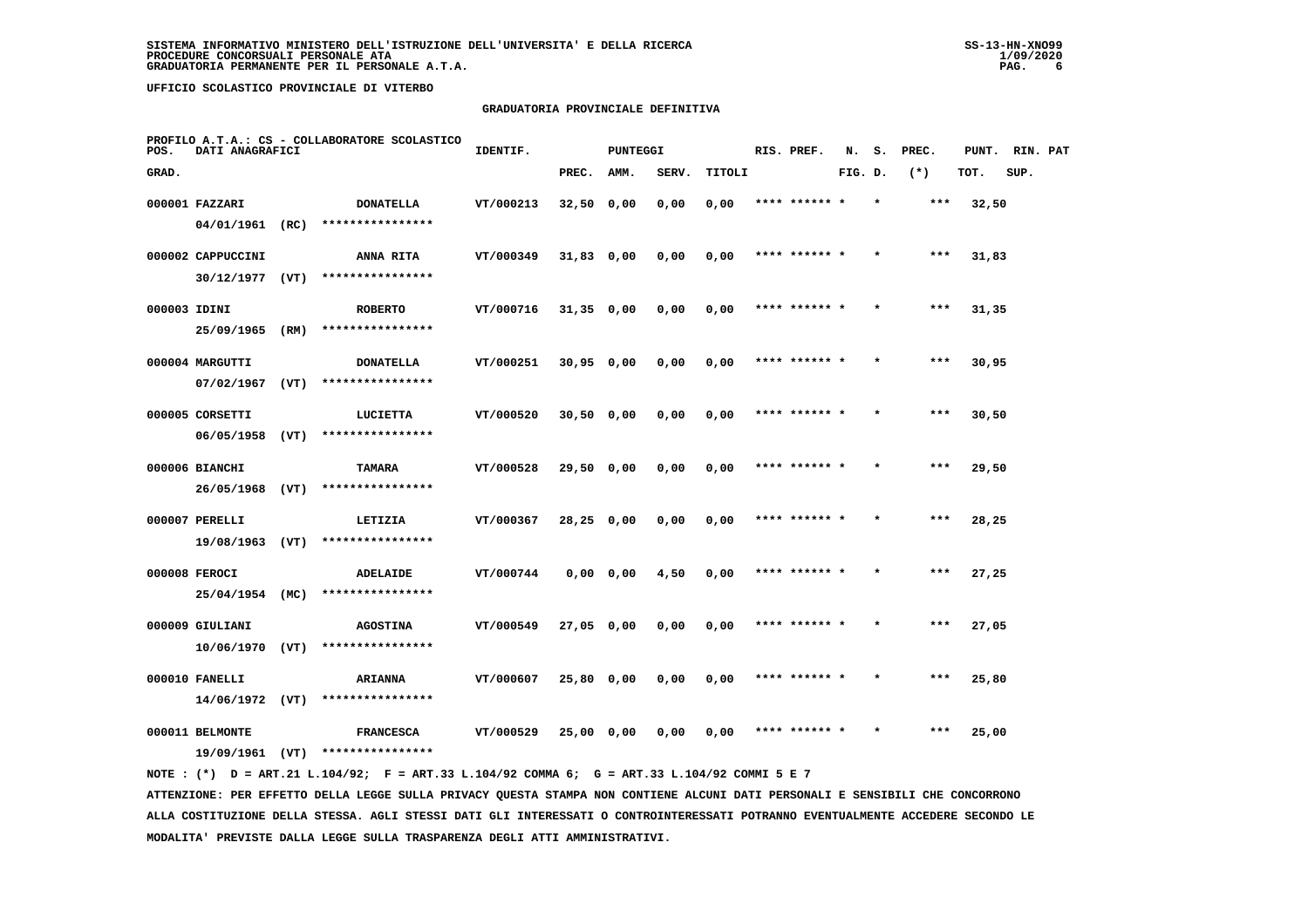## **GRADUATORIA PROVINCIALE DEFINITIVA**

| POS.         | DATI ANAGRAFICI   | PROFILO A.T.A.: CS - COLLABORATORE SCOLASTICO | IDENTIF.              |           | <b>PUNTEGGI</b> |               |                       | RIS. PREF. | N.            | s.      | PREC.   | PUNT. | RIN. PAT |      |  |
|--------------|-------------------|-----------------------------------------------|-----------------------|-----------|-----------------|---------------|-----------------------|------------|---------------|---------|---------|-------|----------|------|--|
| GRAD.        |                   |                                               |                       |           | PREC.           | AMM.          | SERV.                 | TITOLI     |               | FIG. D. |         | $(*)$ | TOT.     | SUP. |  |
| 000012 VITO  |                   |                                               | ADONELLA              | VT/000559 | 24,65 0,00      |               | 0,00                  | 0,00       | **** ****** * |         | $\star$ | ***   | 24,65    |      |  |
|              | $02/01/1963$ (VT) |                                               | ****************      |           |                 |               |                       |            |               |         |         |       |          |      |  |
| 000013 PIZZI |                   |                                               | <b>FRANCA</b>         | VT/000882 |                 |               | $0,00$ 2,50 21,80     | 0,00       | **** ******   |         |         |       | 24,30    |      |  |
|              | $06/08/1968$ (VT) |                                               | ****************      |           |                 |               |                       |            |               |         |         |       |          |      |  |
|              | 000014 MENGHINI   |                                               | FEDERICA              | VT/000582 | 23,50 0,00      |               | 0,00                  | 0,00       | **** ****** * |         |         | $***$ | 23,50    |      |  |
|              | 30/06/1971 (VT)   |                                               | ****************      |           |                 |               |                       |            |               |         |         |       |          |      |  |
|              | 000015 BOCCHINO   |                                               | <b>ANTONIO</b>        | VT/000899 |                 |               | $0,00$ $2,00$ $21,10$ | 0,00       | **** ****** * |         |         | ***   | 23,10    |      |  |
|              | 19/10/1970 (VT)   |                                               | ****************      |           |                 |               |                       |            |               |         |         |       |          |      |  |
| 000016 NASSI |                   |                                               | <b>RAFFAELA</b>       | VT/000613 | 22,95 0,00      |               | 0,00                  | 0,00       | **** ****** * |         |         | ***   | 22,95    |      |  |
|              | $05/09/1971$ (VT) |                                               | ****************      |           |                 |               |                       |            |               |         |         |       |          |      |  |
|              | 000017 CRISTOFARI |                                               | PIERANGELA            | VT/000778 | $15,50$ 0,00    |               | 6,50                  | 0,00       | **** ****** * |         |         | $***$ | 22,00    |      |  |
|              | 09/07/1968        | (VT)                                          | ****************      |           |                 |               |                       |            |               |         |         |       |          |      |  |
|              | 000018 BARTOCCINI |                                               | <b>CONSUELO</b>       | VT/000868 |                 |               | $0,00$ 2,50 19,50     | 0,00       | **** ****** * |         |         | ***   | 22,00    |      |  |
|              | 10/09/1975        | (GR)                                          | ****************      |           |                 |               |                       |            |               |         |         |       |          |      |  |
|              | 000019 OTTAVIANI  |                                               | <b>NICOLETTA</b>      | VT/000609 | $21,70$ 0,00    |               | 0,00                  | 0,00       |               |         |         | ***   | 21,70    |      |  |
|              | $12/10/1970$ (VT) |                                               | ****************      |           |                 |               |                       |            |               |         |         |       |          |      |  |
|              | 000020 STRADA     |                                               | <b>MARIA VITTORIA</b> | VT/000556 | 21,30 0,00      |               | 0,00                  | 0,00       | **** ****** * |         |         | ***   | 21,30    |      |  |
|              | 30/03/1955        | (VT)                                          | ****************      |           |                 |               |                       |            |               |         |         |       |          |      |  |
|              | 000021 CECCOBELLI |                                               | ANNA RITA             | VT/000777 |                 | $0,00$ $0,00$ | 5,50                  | 0,00       | **** ****** * |         | $\star$ | $***$ | 21,25    |      |  |
|              | 30/05/1963        | (VT)                                          | ****************      |           |                 |               |                       |            |               |         |         |       |          |      |  |
|              | 000022 RAMACCIANI |                                               | <b>DANIELA</b>        | VT/000836 |                 |               | $0,00$ $3,50$ $17,70$ | 0,00       | **** ****** * |         |         | ***   | 21,20    |      |  |
|              | 09/01/1982 (VT)   |                                               | ****************      |           |                 |               |                       |            |               |         |         |       |          |      |  |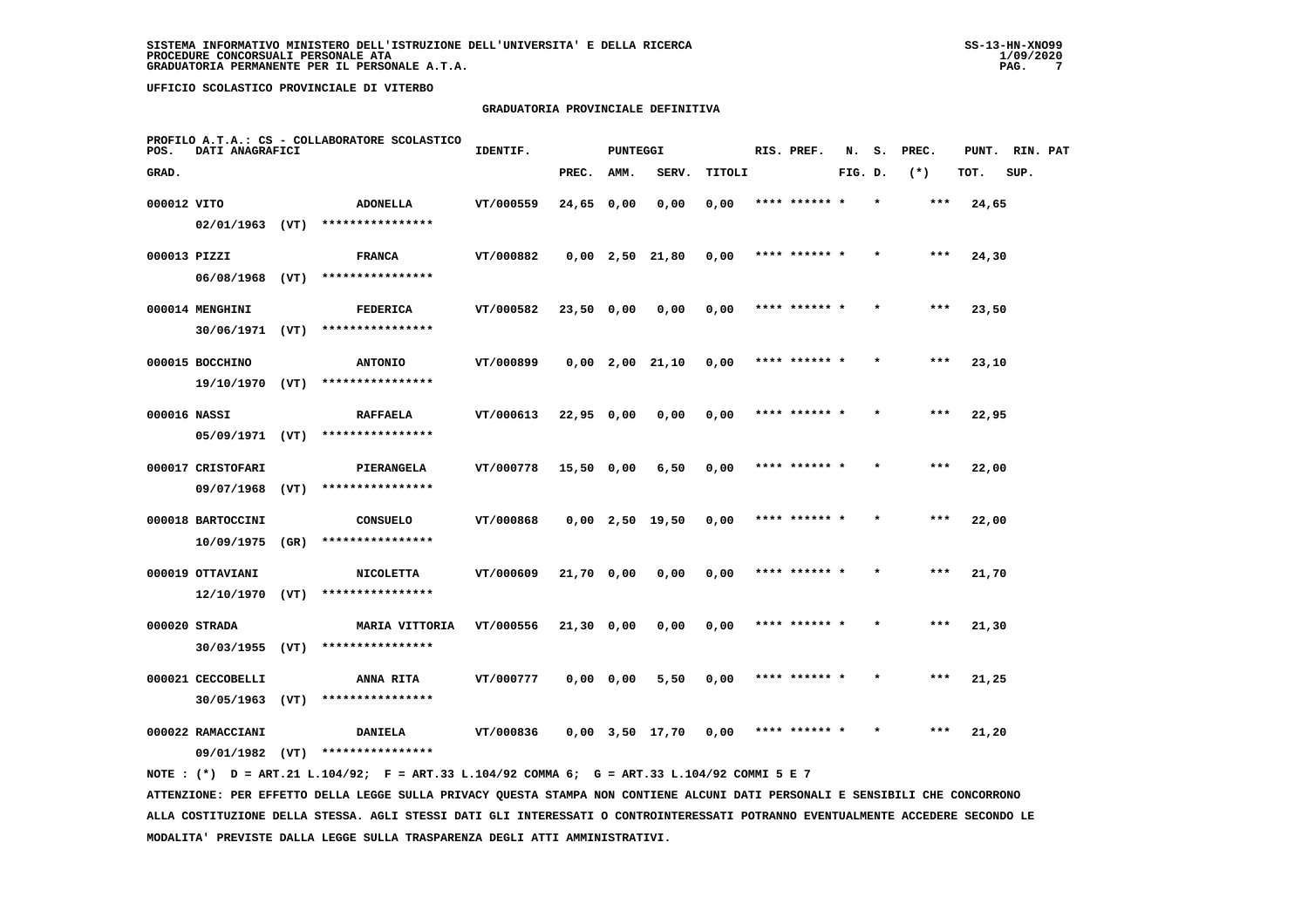## **GRADUATORIA PROVINCIALE DEFINITIVA**

| POS.         | DATI ANAGRAFICI                      | PROFILO A.T.A.: CS - COLLABORATORE SCOLASTICO | IDENTIF.                              |           | <b>PUNTEGGI</b> |           |                       | RIS. PREF. | N.            | s.      | PREC. | PUNT. | RIN. PAT |      |  |
|--------------|--------------------------------------|-----------------------------------------------|---------------------------------------|-----------|-----------------|-----------|-----------------------|------------|---------------|---------|-------|-------|----------|------|--|
| GRAD.        |                                      |                                               |                                       |           | PREC.           | AMM.      | SERV.                 | TITOLI     |               | FIG. D. |       | $(*)$ | TOT.     | SUP. |  |
|              | 000023 RINALDO                       |                                               | CLAUDIO                               | VT/000782 |                 | 0,0000,00 | 5,50                  | 0,00       | **** ****** * |         |       | $***$ | 21,10    |      |  |
|              | 04/06/1963                           | (VT)                                          | ****************                      |           |                 |           |                       |            |               |         |       |       |          |      |  |
|              | 000024 PERINELLI                     |                                               | <b>MASSIMO</b>                        | VT/000751 | 21,10 0,00      |           | 0,00                  | 0,00       | **** ****** * |         |       | $***$ | 21,10    |      |  |
|              | 30/01/1954 (VT)                      |                                               | ****************                      |           |                 |           |                       |            |               |         |       |       |          |      |  |
|              | 000025 GIOIOSI                       |                                               | <b>EVELINA</b>                        | VT/000832 |                 |           | $0,00$ $3,50$ $17,50$ | 0,00       | **** ****** * |         |       | $***$ | 21,00    |      |  |
|              | 26/11/1979 (VT)                      |                                               | ****************                      |           |                 |           |                       |            |               |         |       |       |          |      |  |
|              | 000026 DESPINI                       |                                               | <b>RITA</b>                           | VT/000737 | 21,00 0,00      |           | 0,00                  | 0,00       | **** ****** * |         |       | ***   | 21,00    |      |  |
|              | 29/01/1957                           | (VT)                                          | ****************                      |           |                 |           |                       |            |               |         |       |       |          |      |  |
|              | 000027 MECOCCI                       |                                               | <b>DIANA</b>                          | VT/000827 |                 |           | $0,00$ $3,50$ $16,50$ | 0,00       | **** ****** * |         |       | $***$ | 20,00    |      |  |
|              | 02/05/1985                           | (RM)                                          | ****************                      |           |                 |           |                       |            |               |         |       |       |          |      |  |
|              | 000028 TONIZZA                       |                                               | <b>ELISA</b>                          | VT/000916 |                 |           | $0,00$ $3,00$ $17,00$ | 0,00       | **** ****** * |         |       | $***$ | 20,00    |      |  |
|              | 13/02/1983                           | (VT)                                          | ****************                      |           |                 |           |                       |            |               |         |       |       |          |      |  |
|              | 000029 LUPINO                        |                                               | <b>ELISABETTA</b>                     | VT/000779 |                 | 0,0000,00 | 4,50                  | 0,00       | **** ****** * |         |       | $***$ | 20,00    |      |  |
|              | 04/07/1979 (FI)                      |                                               | ****************                      |           |                 |           |                       |            |               |         |       |       |          |      |  |
|              | 000030 DE MARIA                      |                                               | <b>ANTONELLA</b>                      | VT/000848 |                 |           | $0,00$ $3,50$ $16,50$ | 0,00       | **** ****** * |         |       | ***   | 20,00    |      |  |
|              | 29/03/1984 (CE)                      |                                               | ****************                      |           |                 |           |                       |            |               |         |       |       |          |      |  |
| 000031 RAGGI |                                      |                                               | <b>ANNUNZIATA</b><br>**************** | VT/000853 |                 |           | $0,00$ $3,50$ $16,10$ | 0,00       | **** ****** * |         |       | $***$ | 19,60    |      |  |
|              | 15/04/1985                           | (VT)                                          |                                       |           |                 |           |                       |            |               |         |       |       |          |      |  |
|              | 000032 TESTALEPRE<br>26/07/1989      | (VT)                                          | <b>SARA</b><br>****************       | VT/000864 |                 |           | $0,00$ $3,50$ $16,00$ | 0,00       | **** ****** * |         |       | ***   | 19,50    |      |  |
|              |                                      |                                               |                                       |           |                 |           |                       |            |               |         |       |       |          |      |  |
|              | 000033 MENGARELLI<br>28/06/1955 (VT) |                                               | <b>PAOLA</b><br>****************      | VT/000585 | 19,50 0,00      |           | 0,00                  | 0,00       | **** ****** * |         |       | $***$ | 19,50    |      |  |
|              |                                      |                                               |                                       |           |                 |           |                       |            |               |         |       |       |          |      |  |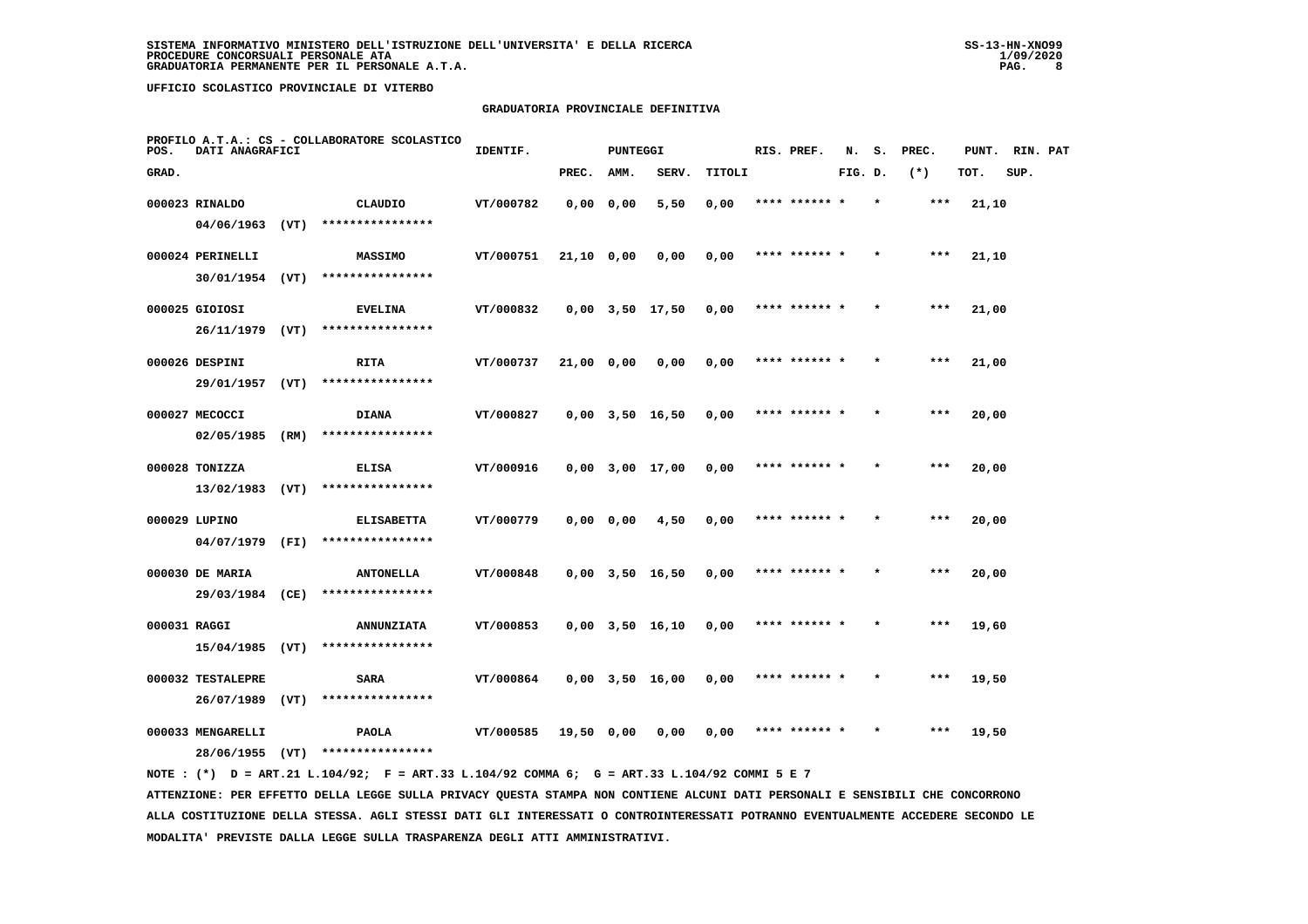## **GRADUATORIA PROVINCIALE DEFINITIVA**

| PROFILO A.T.A.: CS - COLLABORATORE SCOLASTICO<br>POS.<br>DATI ANAGRAFICI |                              |      |                            | IDENTIF.  |            | <b>PUNTEGGI</b> |                       |        | RIS. PREF.    | N.      | s.      | PREC.  | PUNT. | RIN. PAT |  |
|--------------------------------------------------------------------------|------------------------------|------|----------------------------|-----------|------------|-----------------|-----------------------|--------|---------------|---------|---------|--------|-------|----------|--|
| GRAD.                                                                    |                              |      |                            |           | PREC.      | AMM.            | SERV.                 | TITOLI |               | FIG. D. |         | $(* )$ | TOT.  | SUP.     |  |
|                                                                          | 000034 VIVACQUA              |      | <b>CALOGERA</b>            | VT/000754 | 19,40 0,00 |                 | 0,00                  | 0,00   | **** ****** * |         |         | ***    | 19,40 |          |  |
|                                                                          | 19/01/1973                   | (CL) | ****************           |           |            |                 |                       |        |               |         |         |        |       |          |  |
|                                                                          | 000035 PATRIZI               |      | <b>FRANCESCA</b>           | VT/000861 |            |                 | $0,00$ $3,50$ $15,50$ | 0,00   | **** ****** * |         |         | $***$  | 19,00 |          |  |
|                                                                          | 25/04/1983                   | (RM) | ****************           |           |            |                 |                       |        |               |         |         |        |       |          |  |
|                                                                          | 000036 VIRGILI               |      | <b>MARCO</b>               | VT/000557 | 19,00 0,00 |                 | 0,00                  | 0,00   | **** ******   |         |         | $***$  | 19,00 |          |  |
|                                                                          | 25/04/1963                   | (VT) | ****************           |           |            |                 |                       |        |               |         |         |        |       |          |  |
|                                                                          | 000037 BRUTI                 |      | <b>FRANCESCA</b>           | VT/000843 |            |                 | $0,00$ $3,50$ $15,50$ | 0,00   | **** ****** * |         |         | $***$  | 19,00 |          |  |
|                                                                          | 28/04/1981 (VT)              |      | ****************           |           |            |                 |                       |        |               |         |         |        |       |          |  |
|                                                                          | 000038 BORCHIO               |      | MARIA                      | VT/000527 | 18,95 0,00 |                 | 0,00                  | 0,00   | **** ****** * |         |         | ***    | 18,95 |          |  |
|                                                                          | $02/04/1962$ (VT)            |      | ****************           |           |            |                 |                       |        |               |         |         |        |       |          |  |
|                                                                          | 000039 DE PACE               |      | <b>ROSANGELA</b>           | VT/000842 |            |                 | $0,00$ $3,50$ $15,10$ | 0,00   | **** ****** * |         | $\star$ | $***$  | 18,60 |          |  |
|                                                                          | 20/01/1985                   | (VT) | ****************           |           |            |                 |                       |        |               |         |         |        |       |          |  |
|                                                                          | 000040 GALLIGANI             |      | <b>ELEONORA</b>            | VT/000846 |            |                 | $0,00$ $3,50$ $15,00$ | 0,00   |               |         |         | ***    | 18,50 |          |  |
|                                                                          | 06/11/1975                   | (RM) | ****************           |           |            |                 |                       |        |               |         |         |        |       |          |  |
|                                                                          | 000041 SANTINI               |      | <b>ANGIOLETTA</b>          | VT/000863 |            |                 | $0,00$ 2,00 16,50     | 0,00   | **** ****** * |         |         | $***$  | 18,50 |          |  |
|                                                                          | $12/04/1956$ (VT)            |      | ****************           |           |            |                 |                       |        |               |         |         |        |       |          |  |
|                                                                          | 000042 DONATI                |      | <b>VIOLA</b>               | VT/000837 |            |                 | $0,00$ $3,50$ $15,00$ | 0,00   | **** ****** * |         |         | $***$  | 18,50 |          |  |
|                                                                          | 01/05/1986                   | (VT) | ****************           |           |            |                 |                       |        |               |         |         |        |       |          |  |
|                                                                          | 000043 GIULIANI              |      | ILENIA<br>**************** | VT/000608 | 18,10 0,00 |                 | 0,00                  | 0,00   | **** ****** * |         |         | $***$  | 18,10 |          |  |
|                                                                          | $12/01/1974$ (VT)            |      |                            |           |            |                 |                       |        |               |         |         |        |       |          |  |
|                                                                          | 000044 ZAPPONI<br>16/06/1989 | (VT) | ILARIA<br>**************** | VT/000780 |            | $0,00$ 0,00     | 3,40                  | 0,00   |               |         |         | ***    | 17,70 |          |  |
|                                                                          |                              |      |                            |           |            |                 |                       |        |               |         |         |        |       |          |  |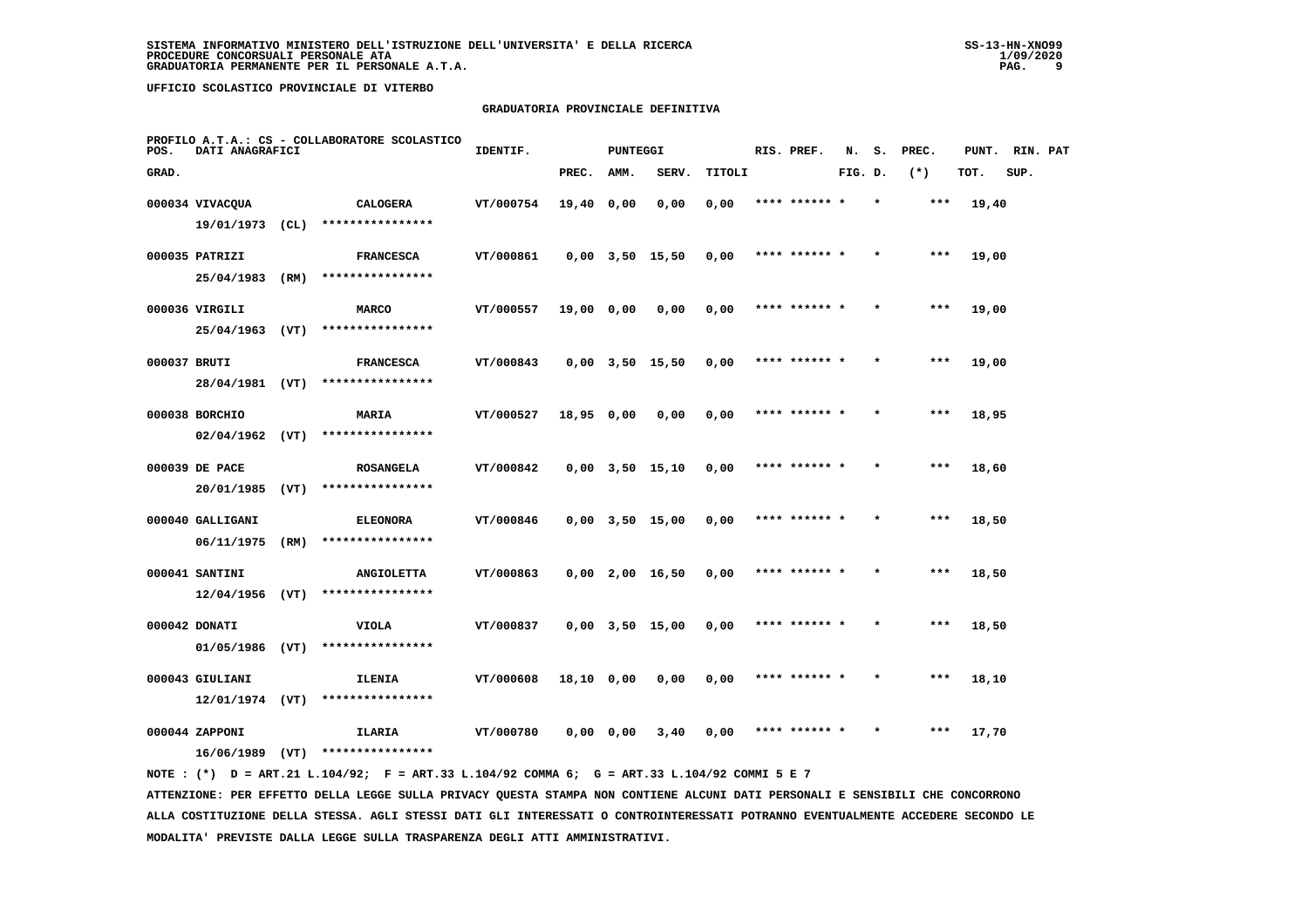## **GRADUATORIA PROVINCIALE DEFINITIVA**

| POS.        | DATI ANAGRAFICI   | PROFILO A.T.A.: CS - COLLABORATORE SCOLASTICO | IDENTIF.                      |           | <b>PUNTEGGI</b> |      |                       | RIS. PREF. | N.            | s.      | PREC. | PUNT. | RIN. PAT |      |  |
|-------------|-------------------|-----------------------------------------------|-------------------------------|-----------|-----------------|------|-----------------------|------------|---------------|---------|-------|-------|----------|------|--|
| GRAD.       |                   |                                               |                               |           | PREC.           | AMM. | SERV.                 | TITOLI     |               | FIG. D. |       | $(*)$ | TOT.     | SUP. |  |
| 000045 LERI |                   |                                               | CLAUDIA                       | VT/000491 | 17,70 0,00      |      | 0,00                  | 0,00       | **** ****** * |         |       | ***   | 17,70    |      |  |
|             | 18/08/1964 (VT)   |                                               | ****************              |           |                 |      |                       |            |               |         |       |       |          |      |  |
|             | 000046 PETRELLA   |                                               | <b>SONIA</b>                  | VT/000752 | 17,20 0,00      |      | 0,00                  | 0,00       | **** ****** * |         |       | $***$ | 17,20    |      |  |
|             | $10/07/1979$ (CT) |                                               | ****************              |           |                 |      |                       |            |               |         |       |       |          |      |  |
|             | 000047 BIAGINI    |                                               | <b>FELICE</b>                 | VT/000850 |                 |      | $0,00$ 2,00 15,05     | 0,00       | **** ****** * |         |       | $***$ | 17,05    |      |  |
|             | 17/07/1960        | (VT)                                          | ****************              |           |                 |      |                       |            |               |         |       |       |          |      |  |
|             | 000048 SCIORTINO  |                                               | WALTER                        | VT/000901 |                 |      | $0,00$ $3,00$ $14,00$ | 0,00       | **** ****** * |         |       | ***   | 17,00    |      |  |
|             | R 18/11/1980      | (RM)                                          | ****************              |           |                 |      |                       |            |               |         |       |       |          |      |  |
|             | 000049 FELICI     |                                               | <b>TIZIANO</b>                | VT/000822 |                 |      | $0,00$ $3,50$ $13,50$ | 0,00       | **** ****** * |         |       | $***$ | 17,00    |      |  |
|             | 26/05/1988 (VT)   |                                               | ****************              |           |                 |      |                       |            |               |         |       |       |          |      |  |
|             | 000050 ARIELLI    |                                               | <b>ALESSIA</b>                | VT/000833 |                 |      | $0,00$ $3,50$ $13,35$ | 0,00       | **** ****** * |         |       | $***$ | 16,85    |      |  |
|             | 02/08/1971 (RM)   |                                               | ****************              |           |                 |      |                       |            |               |         |       |       |          |      |  |
|             | 000051 FRATINI    |                                               | <b>FRANCO</b>                 | VT/000857 |                 |      | $0,00$ 2,00 14,50     | 0,00       | **** ****** * |         |       | ***   | 16,50    |      |  |
|             | 09/06/1965 (VT)   |                                               | ****************              |           |                 |      |                       |            |               |         |       |       |          |      |  |
|             | 000052 TOPPI      |                                               | GABRIELLA                     | VT/000898 |                 |      | $0,00$ 2,00 14,15     | 0,00       | **** ****** * |         |       | $***$ | 16,15    |      |  |
|             | 30/09/1956 (RM)   |                                               | ****************              |           |                 |      |                       |            |               |         |       |       |          |      |  |
|             | 000053 D'ANNA     |                                               | <b>CATERINA</b>               | VT/000859 |                 |      | $0,00$ $3,50$ $12,60$ | 0,00       | **** ****** * |         |       | ***   | 16,10    |      |  |
|             | 11/03/1980        | (AV)                                          | ****************              |           |                 |      |                       |            |               |         |       |       |          |      |  |
|             | 000054 GARGIULO   |                                               | <b>SALVATORE</b>              | VT/000816 | 15,78 0,00      |      | 0,00                  | 0,00       | **** ****** * |         |       | $***$ | 15,78    |      |  |
|             | 08/06/1976        | (NA)                                          | ****************              |           |                 |      |                       |            |               |         |       |       |          |      |  |
|             | 000055 CRISTOFARI |                                               | ANNA RITA<br>**************** | VT/000865 |                 |      | $0.00$ $3.50$ $12.00$ | 0.00       | **** ****** * |         |       | ***   | 15,50    |      |  |
|             | 14/02/1965        | (VT)                                          |                               |           |                 |      |                       |            |               |         |       |       |          |      |  |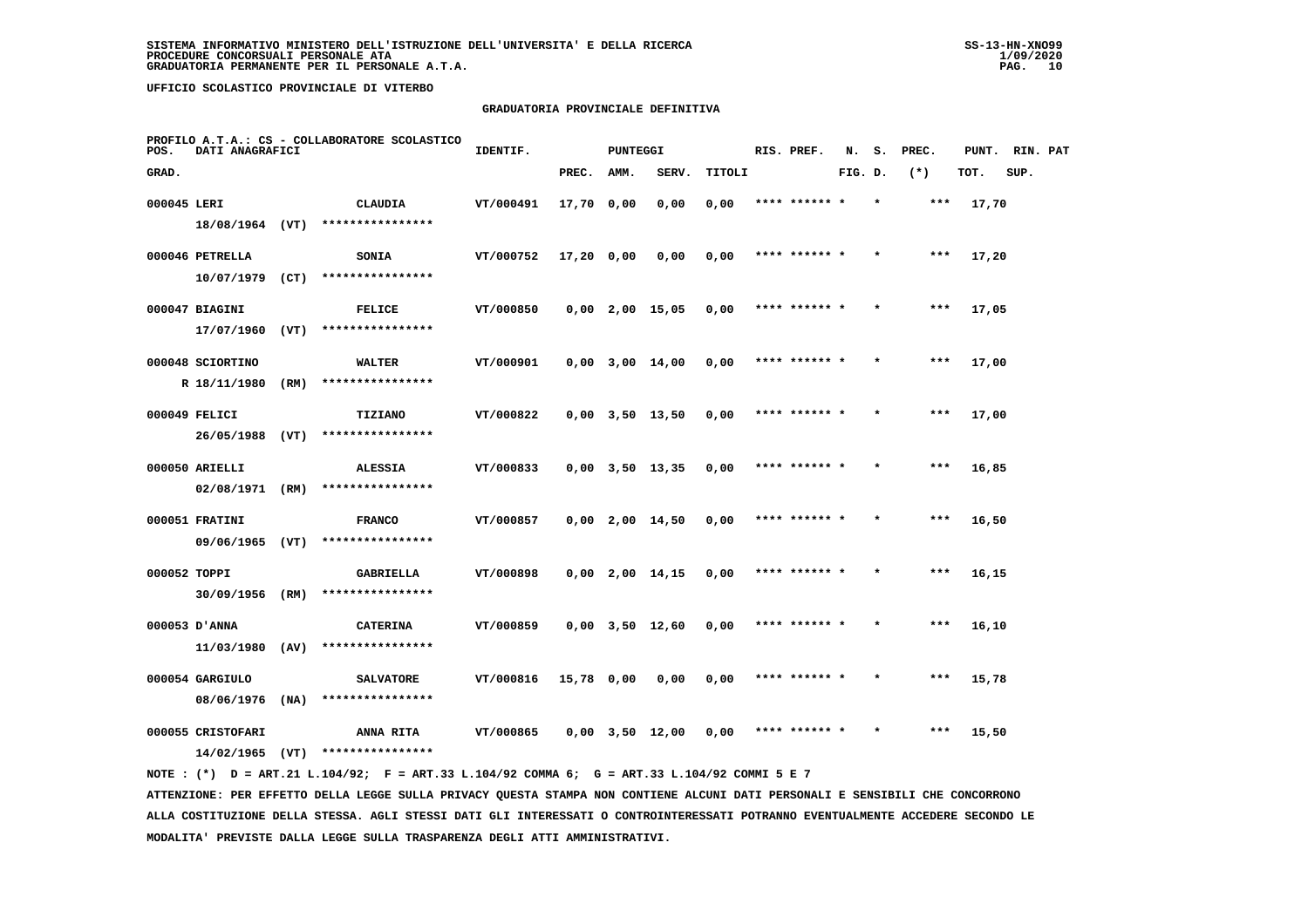# **GRADUATORIA PROVINCIALE DEFINITIVA**

| PROFILO A.T.A.: CS - COLLABORATORE SCOLASTICO<br>DATI ANAGRAFICI<br>POS.                                                        | IDENTIF.  |             | PUNTEGGI |                   |        | RIS. PREF.    |         |         | N. S. PREC. | PUNT. RIN. PAT |      |  |
|---------------------------------------------------------------------------------------------------------------------------------|-----------|-------------|----------|-------------------|--------|---------------|---------|---------|-------------|----------------|------|--|
| GRAD.                                                                                                                           |           | PREC.       | AMM.     | SERV.             | TITOLI |               | FIG. D. |         | $(*)$       | TOT.           | SUP. |  |
| 000056 CORINTI<br><b>ELISABETTA</b>                                                                                             | VT/000852 |             |          | $0,00$ 2,50 12,00 | 0,00   | **** ****** * |         | $\star$ | ***         | 14,50          |      |  |
| ****************<br>11/04/1969<br>(VT)                                                                                          |           |             |          |                   |        |               |         |         |             |                |      |  |
| 000057 VISCOLO<br><b>ANTONIO</b>                                                                                                | VT/000558 | 13,30 0,00  |          | 0,00              | 0,00   | **** ****** * |         | $\star$ | $***$       | 13,30          |      |  |
| ****************<br>26/07/1981<br>(NA)                                                                                          |           |             |          |                   |        |               |         |         |             |                |      |  |
| 000058 PESCI<br><b>MARCO</b>                                                                                                    | VT/000840 | $0,00$ 3,50 |          | 6,30              | 0,00   | **** ****** * |         | $\star$ | $***$       | 9,80           |      |  |
| ****************<br>04/08/1973<br>(VT)                                                                                          |           |             |          |                   |        |               |         |         |             |                |      |  |
| 000059 BRUNO<br><b>RAFFAELE</b>                                                                                                 | VT/000543 | 8,45 0,00   |          | 0,00              | 0,00   | **** ****** * |         |         | $***$       | 8,45           |      |  |
| ****************<br>08/06/1973 (NA)                                                                                             |           |             |          |                   |        |               |         |         |             |                |      |  |
| NOTE : (*) D = ART.21 L.104/92; F = ART.33 L.104/92 COMMA 6; G = ART.33 L.104/92 COMMI 5 E 7                                    |           |             |          |                   |        |               |         |         |             |                |      |  |
| ATTENZIONE: PER EFFETTO DELLA LEGGE SULLA PRIVACY QUESTA STAMPA NON CONTIENE ALCUNI DATI PERSONALI E SENSIBILI CHE CONCORRONO   |           |             |          |                   |        |               |         |         |             |                |      |  |
| ALLA COSTITUZIONE DELLA STESSA. AGLI STESSI DATI GLI INTERESSATI O CONTROINTERESSATI POTRANNO EVENTUALMENTE ACCEDERE SECONDO LE |           |             |          |                   |        |               |         |         |             |                |      |  |

 **MODALITA' PREVISTE DALLA LEGGE SULLA TRASPARENZA DEGLI ATTI AMMINISTRATIVI.**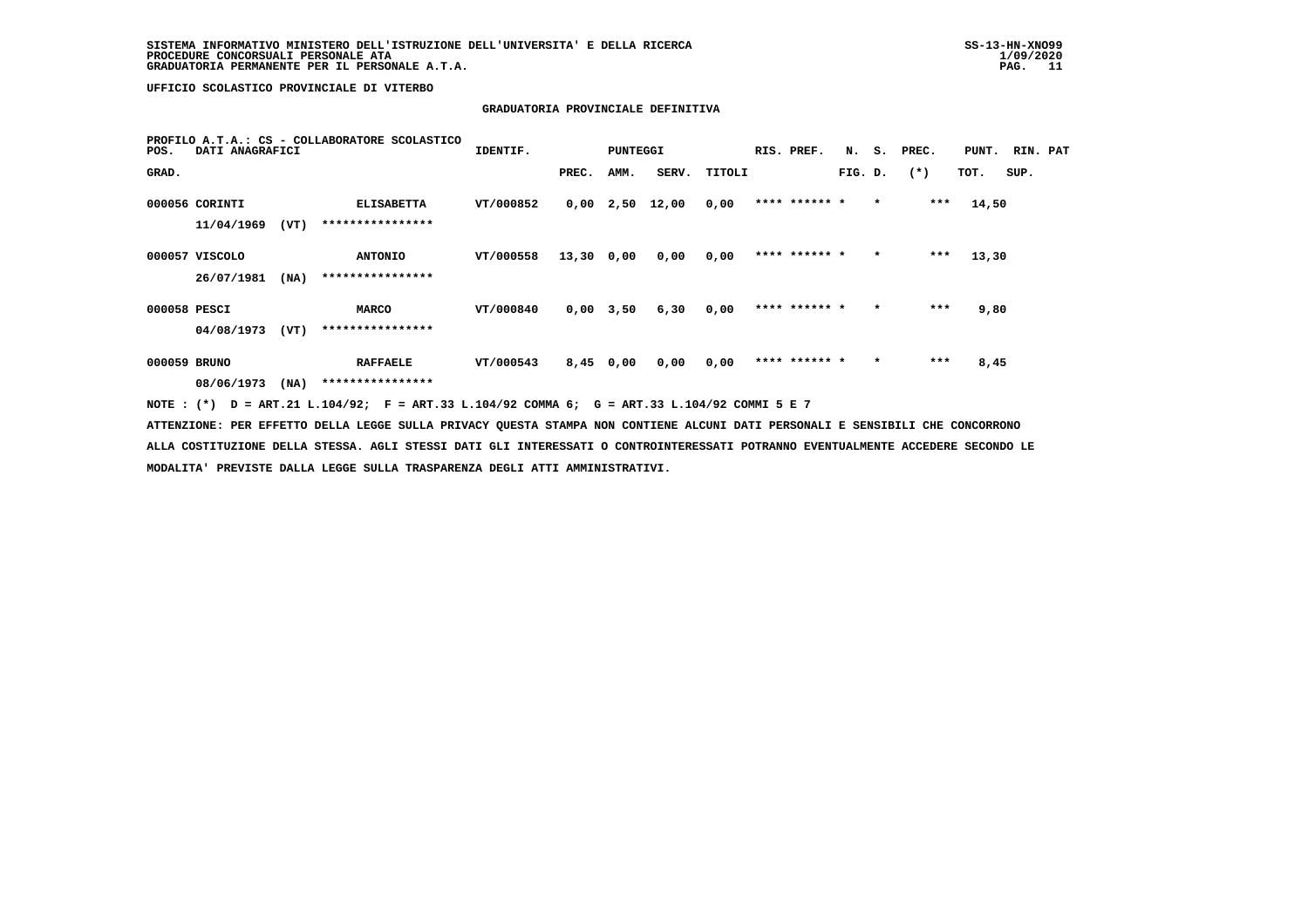## **GRADUATORIA PROVINCIALE DEFINITIVA**

 **PROFILO A.T.A.: GA - GUARDAROBIERE**

 **NON CI SONO ASPIRANTI DA STAMPARE**